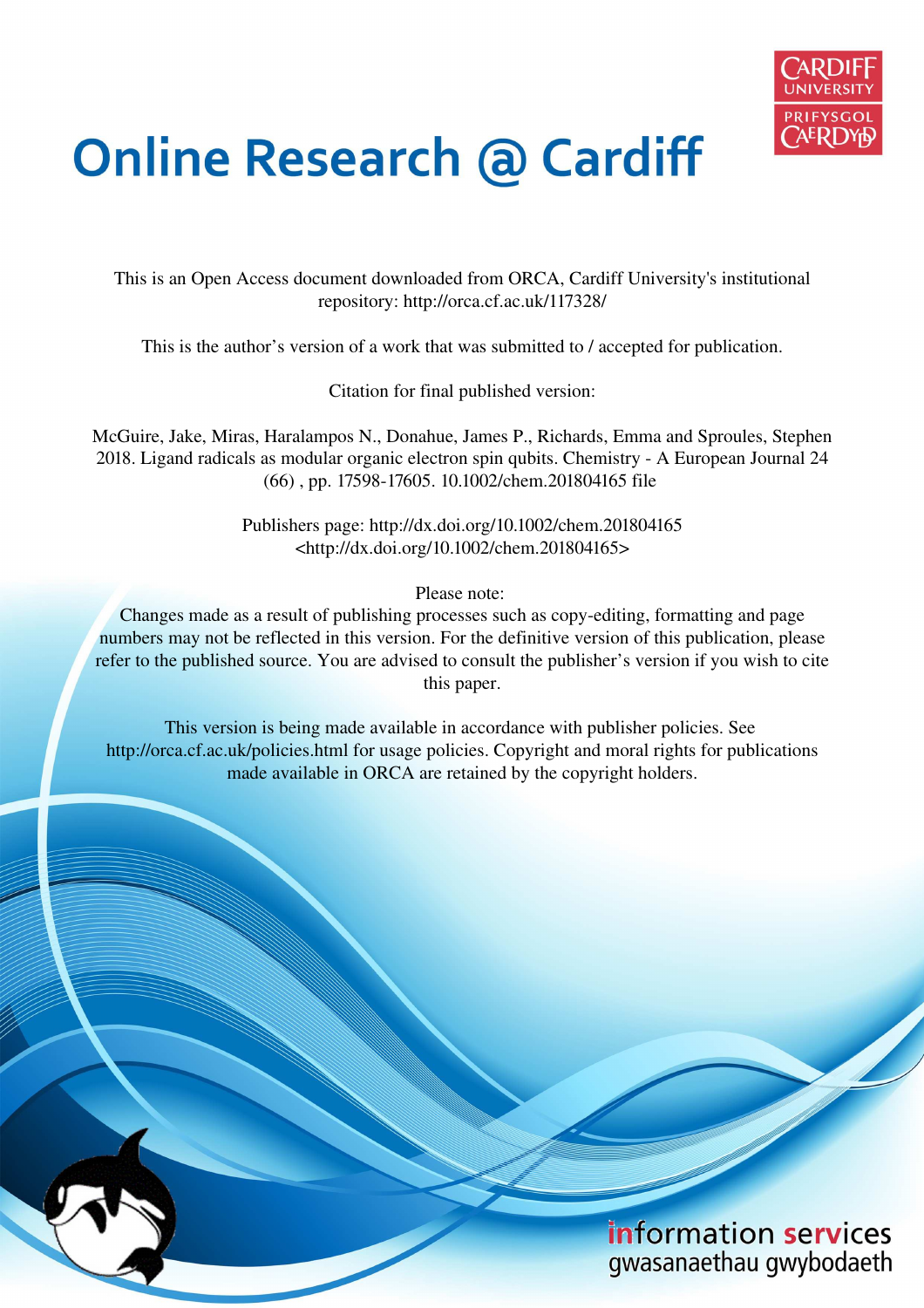# Ligand Radicals as Modular Organic Electron Spin Qubits

Jake McGuire,<sup>[a]</sup> Haralampos N. Miras,<sup>[a]</sup> James P. Donahue,<sup>[b]</sup> Emma Richards, <sup>[c]</sup> and Stephen Sproules<sup>\*[a]</sup>

Abstract: The intrinsic redox activity of the dithiolene ligand is presented here as the novel spin host in the design of a prototype molecular electron spin qubit, where the tradi-tional roles of the metal and ligand components in coordina-tion complexes are inverted. A series of paramagnetic bis(dithiolene) complexes with group 10 metals—nickel, palladi-um, platinum—provides a backdrop to investigate the spin dynamics of the organic ligand radical using pulsed EPR

spectroscopy. The temperature dependence of the phase memory time  $(T_M)$  is shown to be dependent on the identity of the diamagnetic metal ion, with the short times recorded for platinum a consequence of a diminishing spin-lattice  $(T_1)$ relaxation time driven by spin-orbit coupling. The utility of the radical ligand spin center is confirmed when it delivers one of the longest phase memory times ever recorded for a molecular two-qubit prototype.

# **Introduction**

The seminal work of Leuenberger and Loss<sup>[1]</sup> who proposed encoding quantum information using the spin states of molec-<br>With the long phase memory times realized, considerable radiation ular magnets has spurred a frisson of activity in the develop- energy is now focused on dissecting the intricacies of spin dyment of molecule-based electron spin qubits.<sup>[2]</sup> The advantage namics essential to quantum information processing and relatof electrons resides in the ease of their initialization and a large gyromagnetic ratio that facilitates their manipulation to for such an undertaking, they do not lend themselves to meeteffect quantum algorithms.  $[3, 4]$  The drawback is they tend to effect quantum algorithms.<sup>[3, 4]</sup> The drawback is they tend to ing the equally important challenge of quantum gating and<br>have less favorable coherence lifetimes than their nuclear spin addressability that are requirements counterparts as expressed in terms of the spin-lattice relaxa- computation. To tackle this goal, a new design is needed to tion  $(T_1)$  and the phase memory  $(T_M)$  times, where the latter produce molecules with more than one spin center that can represents the lifetime of the superposition state.<sup>[5]</sup> For spin qubits based on transition metal complexes, this handicap has been conquered by skillful tailoring of the chemical environ- geting this objective, [13, 14] including prototypes that effect uniment about the paramagnetic metal ion to remove compo-<br>nents with deleterious effects on the performance. Tactics such molecular spin qubits based on paramagnetic coordination nents with deleterious effects on the performance. Tactics such as nuclear spin bath control and careful isolation of the para- complexes where the traditional role of the organic and inormagnetic center have catapulted the phase memory time of a ganic components is inverted with spins residing on radical licoordination complex to an astonishing  $0.7 \text{ ms}$ .<sup>[6]</sup> When this chemical strategy is used in tandem with pulse optimization,  $[7]$  lizes the ubiquitous dithiolene ligand, which is readily oxidized a record  $T_M = 1.4$  ms has been reached, where the single qubit figure of merit matches the best among related matter spin spin-free  $\{S_2C_2\}$  core.<sup>[17, 18]</sup> The spin dynamics of the ligand radi-

[a] J. McGuire, Dr. H. N. Miras, Dr. S. Sproules WestCHEM, School of Chemistry University of Glasgow, Glasgow G12 8QQ (UK) E-mail : stephen.sproules@glasgow.ac.uk

[b] Prof. Dr. J. P. Donahue Department of Chemistry, Tulane University 6400 Freret Street, New Orleans, Louisiana 70118 (USA) [c] Dr. E. Richards

School of Chemistry, Cardiff University Main Building, Park Place, Cardiff CF10 3AT (UK) qubits.<sup>[8]</sup> These long coherence times lead to low error rates and high fidelities that are required for large-scale, fault-tolerant quantum computing.<sup>[9]</sup>

ed disciplines.  $[10-12]$  While these single-spin qubits are primed addressability that are requirements for universal quantum be selectively controlled to generate entanglement. There have been a few molecular two-qubit systems developed tar- $\overline{\text{v}}$  versal quantum logic.<sup>[15, 16]</sup> We propose a novel architecture of gands and linked by diamagnetic metal ions. The construct uti- $1/2$  center confined to its constituent, nuclearcal spin host is investigated by pulsed EPR measurements on the homoleptic series  $[PPh_4][M(\text{adt})_2]$  (M =Ni (1), Pd (2), Pt (3); adt<sup>2</sup> =bis(p-anisyl)-1,2-ethenedithiolate). We demonstrate the modular nature of our synthetic approach by electrochemically oxidizing the two metallodithiolene units in  $[\text{Ni}(\text{adt})\text{2(m-tpbz)}]$  (4; tbpz =1,2,4,5-tetrakis(diphenylphosphino)benzene). The phase memory time of 3.39(4) ms at 20 K is one of the longest yet reported for a molecular bipartite system.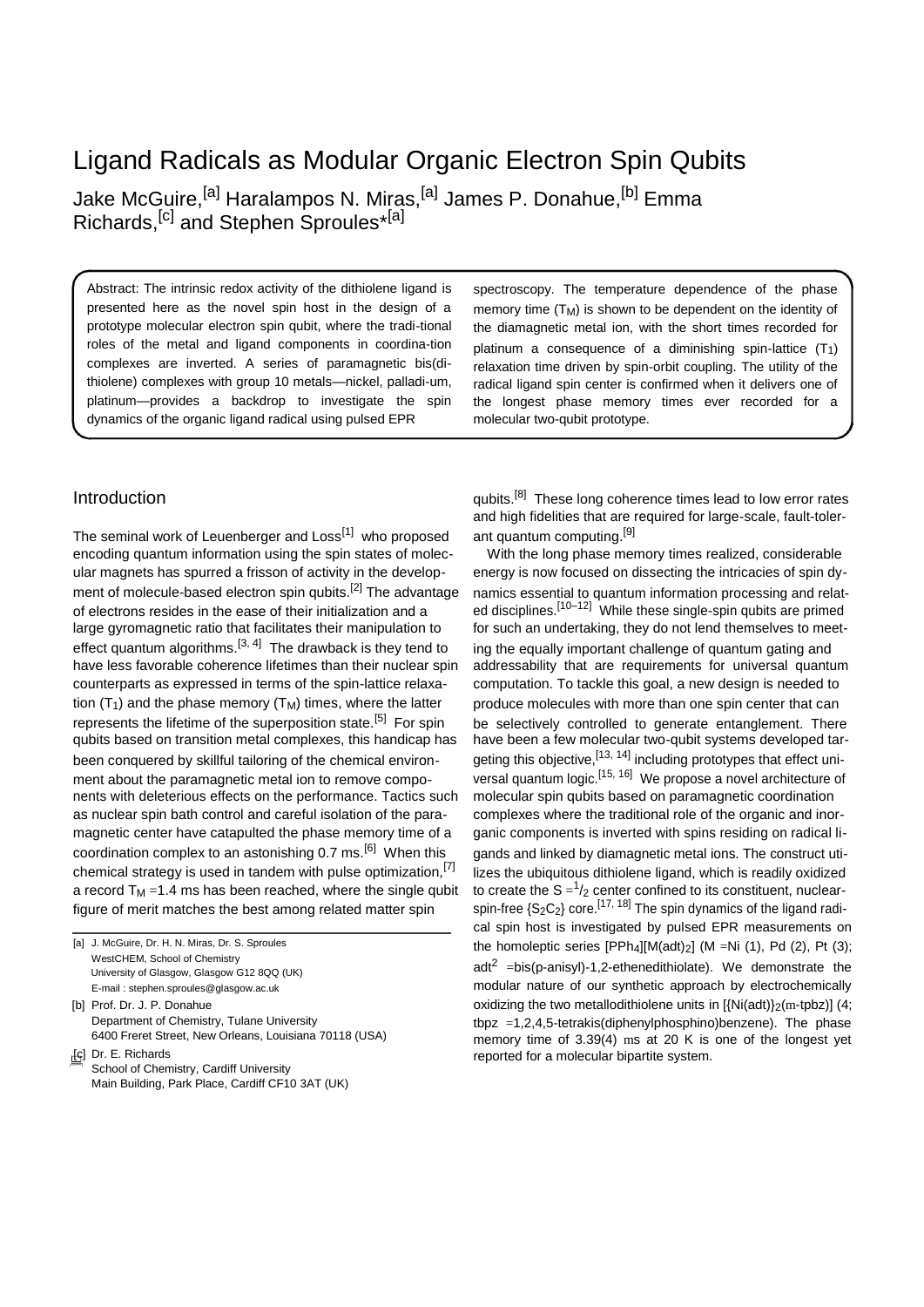# Results and Discussion

#### Synthesis and characterization

Compounds 1–3 were synthesized in high yield via one-elec-tron reduction of the parent neutral complexes using PPh<sub>4</sub>BH<sub>4</sub>. The integrity of the sample was conveniently tracked with electronic spectroscopy, as the prominent band is distinct both in energy and intensity when comparing the monoanionic and neutral members that constituent each electron transfer series (Figure S1 in Supporting Information). The characteristic ab-sorption band is diagnostic of the electronic structure of these bis(dithiolene) species where the low-energy yet high intensity is defined as an intervalence charge transfer (IVCT) transition to the highest occupied molecular orbital (HOMO), which is the singly-occupied (SOMO) b<sub>2g</sub> MO in  $D_{2h}$  symmetry, from the b<sub>1u</sub> HOMO-1, which are both ligand-based.<sup>[19]</sup>

The molecular structures of 1–3 have been characterized by X-ray diffractometry ; a representative structure is shown in Figure 1. The central metal ion adopts a square planar geometry with the {NiS4} unit in 1 exhibiting the largest drift toward tetrahedral ( $a = 17.68$ ). This is a consequence of crystal packing as evidenced by the perfectly planar geometry  $(a = 08)$  of the complex ion with a [NEt<sub>4</sub>]<sup>+</sup> counterion.<sup>[20]</sup> The anisyl substituents are rotated relative to the  $\{S_2C_2\}$  plane at angles ranging 42–868 across the series. Therefore via induction, the anisyl group is electron donating reflecting the softer, more polariza-ble sulfur atoms compared with aromatic dithiolenes or maleo-nitrile dithiolate, mnt.[21]



Figure 1. The molecular structure of  $[Ni(\text{adt})_2]^1$  , showing distance of ligand protons from the spin barycenter (top), and the Mulliken spin density population from ZORA-PBE0 DFT calculations (bottom). The spin density at the metal ion in 1–3 is listed. Spin density is plotted with an isovalue 0.004 au.

An important consideration for the forgoing examination of the spin dynamics of this molecular building block is the pres-ence of protons on the periphery of the ligand. Despite the ab-sence of conjugation that confines the spin density to the  $\{S_2C_2\}$  core (Figure 1), the vocal nuclear spin of protons pres-ents an efficient decoherence pathway through dipolar cou-pling.<sup>[10, 22]</sup> The three types of proton in the ligand-two aromat-ic and one methyl-are on average 3.4 &, 5.5 & and 7.5 &, re-spectively, away from the spin barycenter (Figure 1). The orbi-tal parentage manifests in the intraligand bond distances for 1–3. The average S C bond distance of ca. 1.74 & and average C C distance of ca. 1.37 & are shorter and longer, respectively, than the corresponding bond lengths in the dianionic dithio-late form of the ligand (Table S2). This is characteristic of an oxidized dithiolene, which due to the centrosymmetry of each complex, is distributed over both ligands. The electronic struc-ture of 1–3 is defined as  $[M^{II}(L_2^3)^1]$  (L =dithiolene), which is an abridged description derived from the limiting resonance forms  $[M^{II}(L^2)](L)$  $\cdot$ )]<sup>1</sup> \$[M<sup>II</sup>(L ·)(L<sup>2</sup>)]<sup>1</sup> .<sup>[19]</sup>

#### Continuous-wave EPR spectroscopy

The cw X-band EPR spectra of  $1-3$  recorded in frozen  $CH_2Cl_2/$ DMF solution at 130 K display signals typical of an S  $=$ <sup>1</sup>/<sub>2</sub> system with rhombic g-values in agreement with those report-ed in the literature.[23] The profiles for all three spectra are simi-lar with  $g_1 > g_2 > g_8 > g_3$  (Table 1). The spectrum of 2 exhibits weak shoulders about each g-value indicating the presence of hyperfine splitting from  $105Pd$  (I  $=$   $5/2$ , 22.2 % abundant), which are most pronounced on the low-field lines (Figure S7). Spec-tral simulation was achieved with A =(9.0, 5.9, 4.6) 0 10  $^{4}$  cm <sup>1</sup>. A more prominent hyperfine interaction is observed in the spectrum of 3, where coupling to the  $^{195}$ Pt (I = $^{1}/_{2}$ , 33.8 % abundant) isotope yielded A =  $(33, 106, 83)$  0 10<sup>4</sup> cm<sup>1</sup> (Fig-ure S9). The larger coupling in 3 is a direct consequence of the nuclear q-value of  $195$ Pt (g<sub>N</sub> =1.219) which is roughly 5 times

| Table 1. Summary of experimental and calculated data <sup>[a]</sup> for 1-3. |                 |                 |                               |
|------------------------------------------------------------------------------|-----------------|-----------------|-------------------------------|
|                                                                              | 1               | 2               | 3                             |
| М                                                                            | Ni              | Pd              | Pt                            |
| znd [cm 1][b]                                                                | 700             | 1300            | 3400                          |
| %M <sub>[a]</sub>                                                            | 25.2            | 12.8            | 18.9                          |
| 1 M[a]                                                                       | 0.25            | 0.11            | 0.14                          |
| g <sub>1</sub>                                                               | 2.1182 (2.0979) | 2.0508 (2.0521) | 2.1653 (2.1864)               |
| g <sub>2</sub>                                                               | 2.0402 (2.0650) | 2.0419 (2.0487) | 2.0654 (2.1062)               |
| g <sub>3</sub>                                                               | 1.9993 (2.0013) | 1.9628 (1.9671) | 1.8472 (1.8644)               |
| Rg[c]                                                                        | 0.66            | 0.10            | 0.31                          |
| $Dq$ [d]                                                                     | 0.1189          | 0.0880          | 0.3181                        |
| $B_0$ [mT]                                                                   | 340.6           | 343.3           | 344.5 <sup>[e]</sup><br>339.1 |
| $T_{1,s}$ [ms] <sup>[f]</sup>                                                | 6.31(3)         | 4.99(1)         | 1.72(2)<br>1.64(2)            |
| $T_{M,s}$ [ms] <sup>[f]</sup>                                                | 4.89(1)         | 2.07(2)         | 3.63(2)<br>3.64(2)            |
| W <sub>R</sub> [MHz] <sup>[g]</sup>                                          | 13.6            | 15.5            | 14.5                          |

[a] From ZORA-PBE0 level of theory (calculated g-values in parenthesis). [b] Values taken from ref. [26] . [c] Rhombicity,  $R_q = (q_1 q_2)/(q_1 q_3)$ . [d] g-anisotropy, Dg =g1 g3. [e]  $Bo = 344.5$  mT corresponding to the high field hyperfine line of g2 (see Figure S16). [f] Relaxation time at 10 K (error given in parenthesis). [g] Rabi frequency from nutation experiment at 10 K and 6 dB microwave attenuation.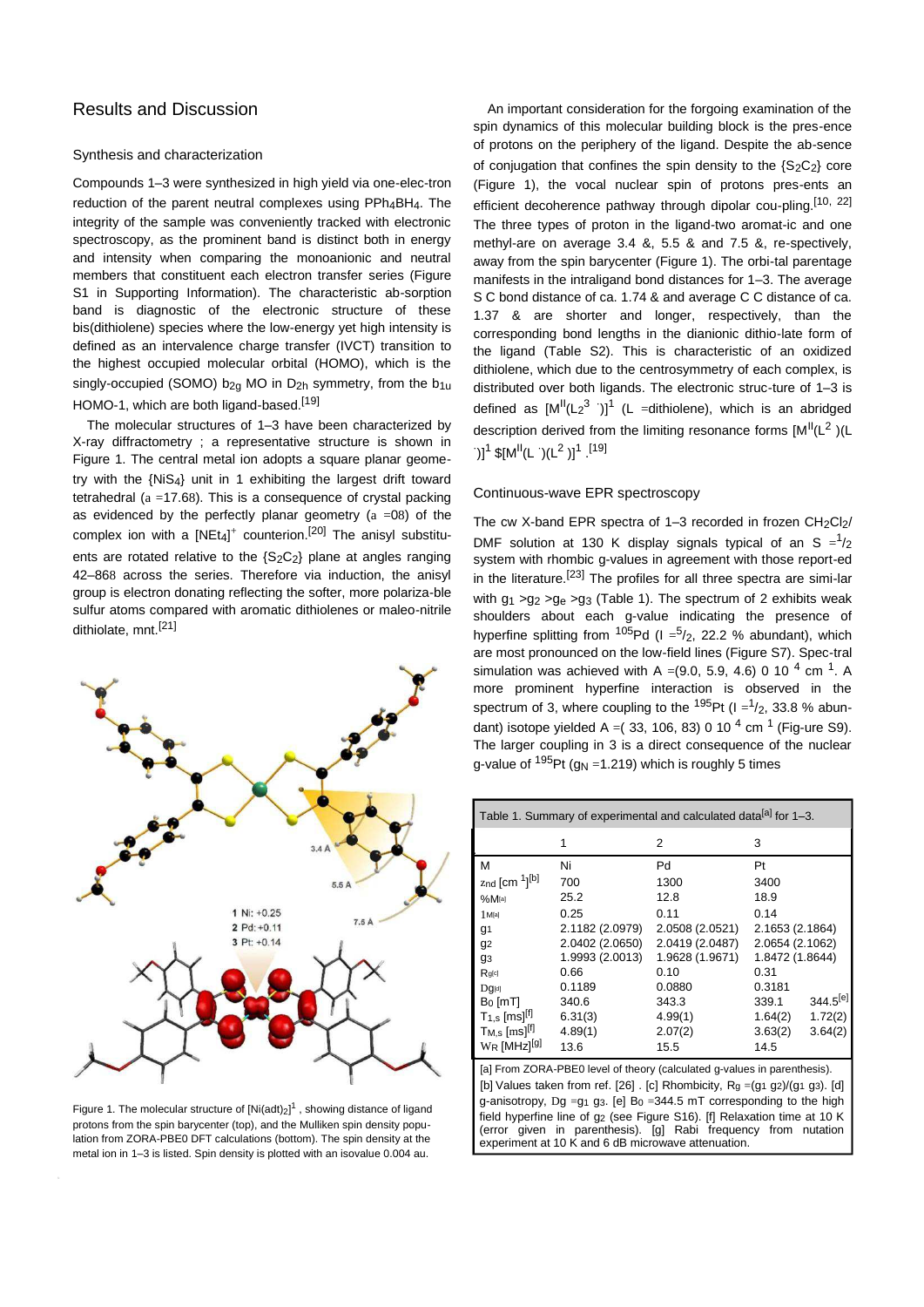larger than that of  $105Pd$  (g<sub>N</sub> = 0.256). The more meaningful measure of metal content in the magnetic orbital is the rhombicity of the g-values which ranges from 0.10 for 2 to 0.66 for 1 (Table 1). The low rhombicity as well as the low isotropic part of the magnetic hyperfine coupling, indicates that the metal contribution to the SOMO is smallest for 2. Conversely, 1 being the most rhombic has the largest metal contribution to its magnetic orbital. The anisotropy of the g-values stems from the spin-orbit coupling (SOC) constant of the metal center tempered by its contribution to the ground state. As SOC com-mutes as  $Z^4$ ,<sup>[24]</sup> the largest g-anisotropy is observed for 3 be-cause of the greater SOC constant of platinum  $(Z = 78)$ . The equivalent g-anisotropy for 1 and 2 reflects the smaller palladi-um content to the SOMO in the latter despite having the larger SOC constant. Interestingly, the metal content as as-sessed by g-anisotropy is also modulated by the dithiolene ligand, being larger for aromatictype dithiolenes such that a more significant proportion of the spin resides on the alkyl di-thiolene variant used here.<sup>[21, 25]</sup>

### Theoretical calculations

The geometry-optimized structures for the complex anions in 1– 3 are in excellent agreement with the experimental data, with the metal-sulfur and intraligand bond distances and angles accurately reproduced (Table S2 in Supporting Informa-tion). Moreover the optimized structures are strictly planar demonstrating the modest tetrahedralization about the nickel ion in 1 is a consequence of crystal packing. Inspection of the frontier MOs reveals four metal d orbitals lower in energy than the ligand-based  $b_{2q}$  and  $b_{3q}$  (D<sub>2h</sub> point group) which undergo symmetry-allowed p-interactions with metal d orbitals.<sup>[19]</sup> The b<sub>2q</sub> symmetric SOMO is ligand-centered such that the electron-ic structure is best represented as  $[M^{II}(L_2^3$  ')]<sup>1</sup>. The unpaired spin is delocalized across both ligands as regulated by the metal ion, whose contribution trends Ni > Pt > Pd across the series (Table 1). As a consequence 2 has a low spin density of 0.11 at the  $Pd<sup>II</sup>$ ion indicating an almost negligible contribution from the Pd<sup>III</sup> configuration to the ground state. In contrast, the 0.25 spin density at nickel shows enhanced Ni<sup>III</sup> character in 1 that accounts for its EPR spectral profile. The electronic structure has been verified by very accurate calculation of the g-values for 1–3 (Table 1). This level of precision allows for meaningful insight that correlates composition and electronic structure factors on the spin dynamics of molecular qubits based on coordination complexes.

#### Pulsed EPR spectroscopy

The decoherence of the spin superposition as quantified by the phase memory time was investigated for 1–3 over the temperature range 5–120 K on 1 mm solutions in 2 % [D7]DMF/ CD2Cl2. The decay of the Hahn echo measured at the magnetic field corresponding to the absorption maxima  $(q_2)$  in the EPR spectrum follows a biexponential profile ; the Hahn echo decay for 1–3 measured at 10 K are compared in Figure 2. The biexponential fit gives an estimate for the fast  $(T_Mf)$  and slow  $(T_Ms)$ 



Figure 2. Comparison of the Hahn echo data (open circles) and correspond-ing biexponential fit (solid lines) for 1–3 recorded in 2 % [D7]DMF/CD<sub>2</sub>Cl<sub>2</sub> at 10 K. Fit parameters are given in Tables S6-S8.

relaxation processes, with the latter used as the qubit's decoherence parameter. The slow component is longest for 1 at 4.89(1) ms, and shortest for 2 at 2.07(2) ms, with 3 residing between these times at 3.63(2) ms (Figure 3). These times are



Figure 3. Comparison of the slow (top) and fast (bottom) contributions to phase memory time (T<sub>M</sub>) for 1 (squares), 2 (circles) and 3 (triangles) over the temperature range 5–120 K. Error bars are based on the standard deviation of the fit (Tables S6-S8).

equal to or eclipse a swathe of S  $=$ <sup>1</sup>/<sub>2</sub> coordination complexes reported recently;<sup>[2]</sup> the few with phase memory times that surpass this have their composition and environment purged of nuclear spins.<sup>[6, 11, 25]</sup> The phase memory time displays no ori-entation dependence nor does it correlate with g-anisotropy as observed previously.<sup>[25, 27]</sup>

The variation within the series of 1 >3 >2 is directly corre-lated to the spin density at the metal center (see above). The major contributor to spin decoherence is electron-nuclear spin interaction, which is the dominant factor at very low temperatures (<30 K). The nuclear spin bath comprises protons on the anisyl substituents of the dithiolene ligand, the protons and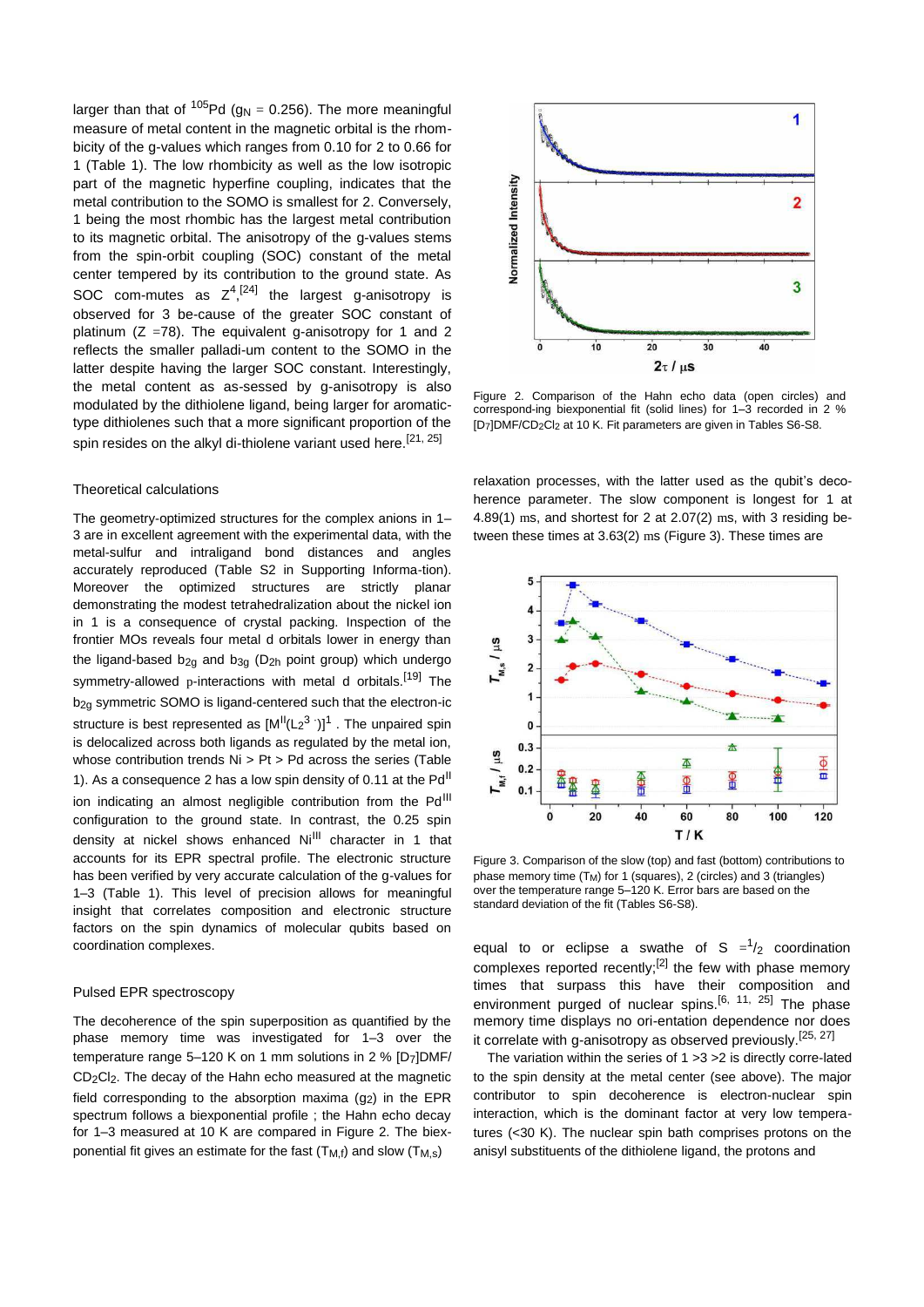phosphorus atom  $(^{31}P I = 1/2, 100 %$  abundant) of the PPh<sub>4</sub> <sup>+</sup> counterion, and the 2H nuclei present in the solvent glass. The electronic structure of 1–3 differ in the degree of spin density distributed on the  ${S_2C_2}$  unit of the dithiolene as opposed to the superexchange center that is the metal ion. The pitch of the proton laden anisyl substituents to a non-conjugated ori-entation with the dithiolene core ensures  ${}^{1}H$  interaction is di-polar and governed by the interspin distance. Here with the locus of the spin on the ligand, only the methoxy groups lie beyond the spindiffusion barrier (Figure 1).<sup>[10, 22]</sup> As this dis-tance is identical across the series, interactions from the ligand protons are essentially the same for all complexes. Likewise the metal hyperfine interaction observed in the cw spectra for 2 and 3 has negligible impact on  $T_{M,s}$ , as <sup>195</sup>Pt has the largest coupling but not the shortest phase memory time. Shifting to the high-field hyperfine component about  $q_2$  (B<sub>0</sub> = 344.5 mT) couples the electron and nuclear spin transition allowing access to quantum coherences within a manageable field range to build up a multiqubit ensemble within a single mole-cule.<sup>[28]</sup> Therefore it is noteworthy that simultaneous hyperfine

transition does not appreciably alter  $T_{M,s}$  for the electron spin tensity of the signature electronic transition in these com-(Table 1; Figure S20). The distribution of spin density away plexes (Figure S1). from the metal ion and the disposition of the SOMO orthogo- The significance of SOC has been previously shown to nal to the plane of the complex facilitates greater interaction impact spin-lattice times when comparing first- and secondwith the solvent medium. This can be described as an electro- row metals in systems where the metal is the spin host.<sup>[27, 31]</sup> static interaction between solvent deuterons and the electro- Here, with an unpaired electron predominantly on the ligand, negative  ${S_2C_2}$  core of the spin host, as evidenced by the mod- the metal ion presents a heavy-atom effect, a phenomenon ulation in the Hahn echo decay (Figure 2). that has been exploited in a range of materials, most notably

creasing temperature ; however, the temperature dependence is markedly different for 3 compared to 1 and 2 (Figure 3). All exhibit a shorter T<sub>M,s</sub> at 5 K than 10 K indicating likely precipita- creases the Raman mechanism takes precedence<sup>[34]</sup> and betion of some of the complex that create grain boundaries comes more efficient with increasing SOC.<sup>[35]</sup> While relaxation<br>within the frozen glass, which is not uncommon for these mo-<br>times cannot be directly computed, we h within the frozen glass, which is not uncommon for these molecular systems.  $[6, 8, 10, 29]$  In contrast to 1 and 2, 3 shows a dramatic decrease in  $T_{M,s}$  above 20 K. Molecular motion, principally when compared to that for 3. This estimate uses the ratio of methyl group rotation is touted as the source of decoherence the SOC constant for Ni and Pd to that for Pt, and the parentabove 40 K where the frequency aligns with the experimental age of the spin in the molecule that resides on the metal ion timescale, however this will be uniform across this series. (Table 1). These estimates are compared to the experimental Rather, the shortening of  $T_{M,s}$  of 3 is driven by a comparable re-values in Figure 4, and the good agreement obtained highduction in the spin-lattice relaxation time which is the ultimate lights the intrinsic association between SOC and spin-lattice relimit for T<sub>M,s</sub>.<sup>[30]</sup> leads to  $T_{M,f}$  and  $T_{M,s}$  approaching parity and prevents measure- makeup of any spintronic system. We have begun to explore ment of the Hahn echo decay above 100 K for 3 (Figure 3). using these molecules as an alterna

from a three-pulse inversion recovery experiment. A biexpo- To demonstrate coherent spin control, echo-detected nutanential fit applied to the data yielded fast  $(T_{1,i})$  and slow  $(T_{1,s})$  tion experiments were performed by applying a microwave relaxation processes, where the former is attributed to spectral pulse of duration  $t<sub>p</sub>$  to produce Rabi-like oscillations between diffusion and the latter assigned as the spin-lattice relaxation two states that correspond to arbitrary superpositions of the time. Overall the  $T_{1,s}$  times at 10 K are 2-3 orders of magnitude electron spin (Figure 5 a). Confirmation that these are Rabi oslonger than the phase memory time (Table 1). The difference in cillations comes from the linear dependence of the oscillation  $T_{1,s}$  across the series represents the most unambiguous demon-frequency (W<sub>R</sub>) with the applied microwave amplitude (B<sub>1</sub>), stration of the intrinsic electronic properties of the atomic con- which was varied by selecting microwave attenuations of 6, 10 stituents of the qubit on its performance. Specifically, the  $T_{1,s}$  and 14 dB (Figure 5 b). Changes in the oscillations were obtime is directly correlated to the SOC constant of the metal ion served at  $t<sub>0</sub> > 400$  ns which were independent of the microas group 10 is descended (Figure 4). This is the same trend ob- wave attenuation and arise from the electron spin interacting served in the g-anisotropy of the cw EPR spectra and the in-<br>with surrounding protons.<sup>[37]</sup>



time for 1 (blue), 2 (red) and 3 (green) on the spin-orbit coupling constant ( $z$ ) for the metal ion. Diamonds represent the calculated  $T_{1,s}$  for 1 (blue) and 2 (red) relative to 3.

There is an overall increase in the relaxation rate with in- enhancing the performance of semiconductors in spintronic devices.<sup>[32]</sup> At the measurement temperature, a direct spin relaxation process is dominant.<sup>[33]</sup> but as the temperature incomes more efficient with increasing SOC.<sup>[35]</sup> While relaxation ed electronic structure parameters to estimate  $T_{1,s}$  for 1 and 2 laxation such that it is an important consideration in the using these molecules as an alternative to metal dichalcoge-Spin-lattice relaxation times for 1–3 have been obtained nides in graphene-based heterostructures.<sup>[36]</sup>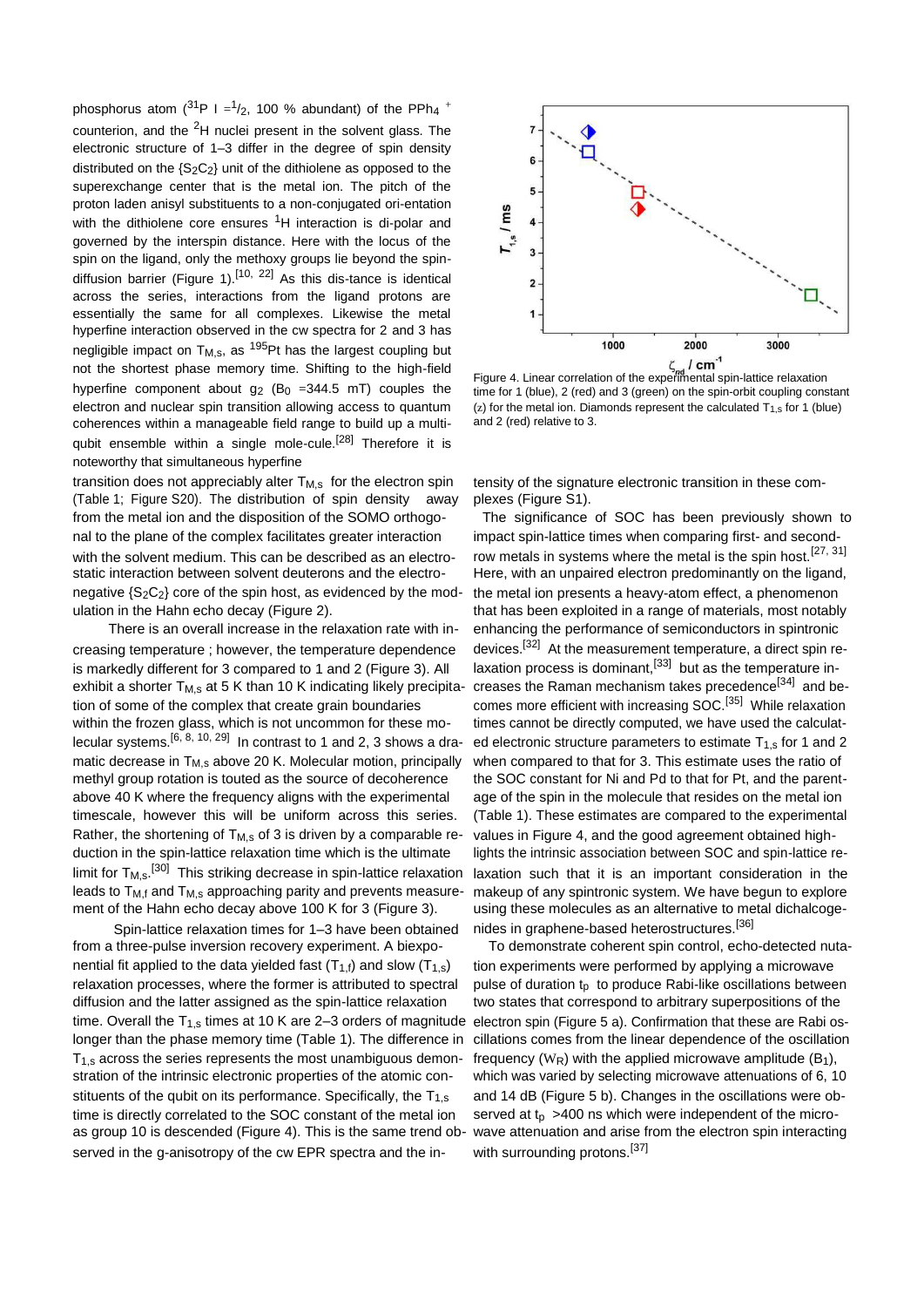

Figure 5. (A) Comparison of the Rabi oscillations for 1 (blue, top), 2 (red, middle) and 3 (green, bottom) at 10 K and 6 dB microwave attenuation. (B) Linear dependence of the oscillation frequency (WR) with respect to the B1 field. Dashed traces represent line of best fit for 1–3.

To expand the utility of the radical ligand as spin host, we have developed a series of heteroleptic metallodithiolene complexes as a platform for implementing two-qubit quantum gates.<sup>[17, 18, 38]</sup> The central design strategy involves  $\{MS_2P_2\}$ build-ing blocks where the metal is coordinated by a redox-active di-thiolene ligand on one side and a redox-inert diphosphine ligand on the other. The latter serves as the vector of propagation, and we have synthesized complexes with two metallodithiolene units linked via a tetraphosphine bridge.<sup>[17, 18]</sup> which can be further elaborated into what can be considered multiqubit polymers.<sup>[39]</sup> The synthesis is highly modular, where metals and ligands are selectively installed and positioned in a way that infuses the system with an unprecedented degree of control that fosters single qubit addressability. We can demonstrate this potential with the compound [{Ni(adt)}2(m-tpbz)] (4). Essentially this is an expanded bis(dithiolene) complex, where the metal ion in the monometallic complexes 1–3 are now replaced by the {M(m-tpbz)M} spacer that separates the terminal dithiolene ligands by ca. 1 nm.<sup>[17]</sup> Charge-neutral 4 is readily oxidized at very mild potential; the two-electron event produ-ces the diradical  $[4]^2$  + where each dithiolene now possess an unpaired spin giving a near degenerate singlet-triplet ground state. The optimized structure exhibits the same intraligand bond distances consistent with a coordinated dithienyl radical (Figure S32). Aside from the inherent air stability of this diradi-cal, it is the first cationic molecular spin qubit whose electro-static field perturbs the interaction with decohering hydrogen atoms in the solvent shell compared with its anionic counterparts.<sup>[2]</sup> The importance of electrostatics and charge distribu-tion on spin relaxation lifetimes has recently been investigated by Freedman and co-workers.<sup>[22]</sup> The cw EPR spectrum is characterized with miniscule anisotropy (g =2.010, 2.017, 2.007) and a vanishingly small zero-field splitting of the S =1 state of D = 0.0018 cm  $^1$  and negligible rhombicity (Figure S25).<sup>[17]</sup> The fluid solution spectrum gives a partially resolved hyperfine structure that shows equivalent coupling from all four  $31P$  nuclei revealing J @hn.<sup>[40]</sup> such that the estimate provided by DFT calculations of 3.1 cm  $1$  is very reasonable and under-scores the near degenerate singlet-triplet ground state in  $[4]^{2+}$  (Figure S34). The effect of the intramolecular spin coupling (J and D) on the phase memory time of this dicationic complex has been measured at 20 K on a 1 mm sample of the complex electrochemically generated in  $CH_2Cl_2$  solution containing 0.1 m  $[N(nBu4)]PF_6$  as electrolyte, that is, a fully protiated envi-ronment. The result is compared to the corresponding mono-spin species, [Ni(adt)(dppb)]<sup>1</sup> +, [5]<sup>1</sup> +, which represents the bi-partite system sans intramolecular spin coupling (Figure 6). A biexponential fit to the Hahn echo decay yielded T<sub>M,s</sub> of 3.39(4) ms for  $[4]^2$  + S =1 and 5.16(6) ms for [5]<sup>1 +</sup> S =<sup>1</sup>/<sub>2</sub> at 20 K, where the impact of intramolecular spin coupling in the former results in ca. 30 % reduction of the phase memory life-time. The longer time for  $[5]$ <sup>1</sup> + compared with 1 is conse-quence of the miniscule spin density (6 %) on the nickel ion (Figure 6 inset).

# **Conclusion**

This work represents the first study that utilizes the organic component of coordination complexes—the ligand—as the



Figure 6. Hahn-echo decay (open circles) and biexponential fit (solid line) of an electrochemically-generated 1 mm solution of  $[4]^{2+}$  and  $[5]^{1+}$ in CH2Cl2 solution (0.10 m [N(nBu)4]PF6 supporting electrolyte) at 20 K. Insets show domain of the unpaired electrons from a Mulliken spin density analysis (red : a-spin ; yellow: b-spin).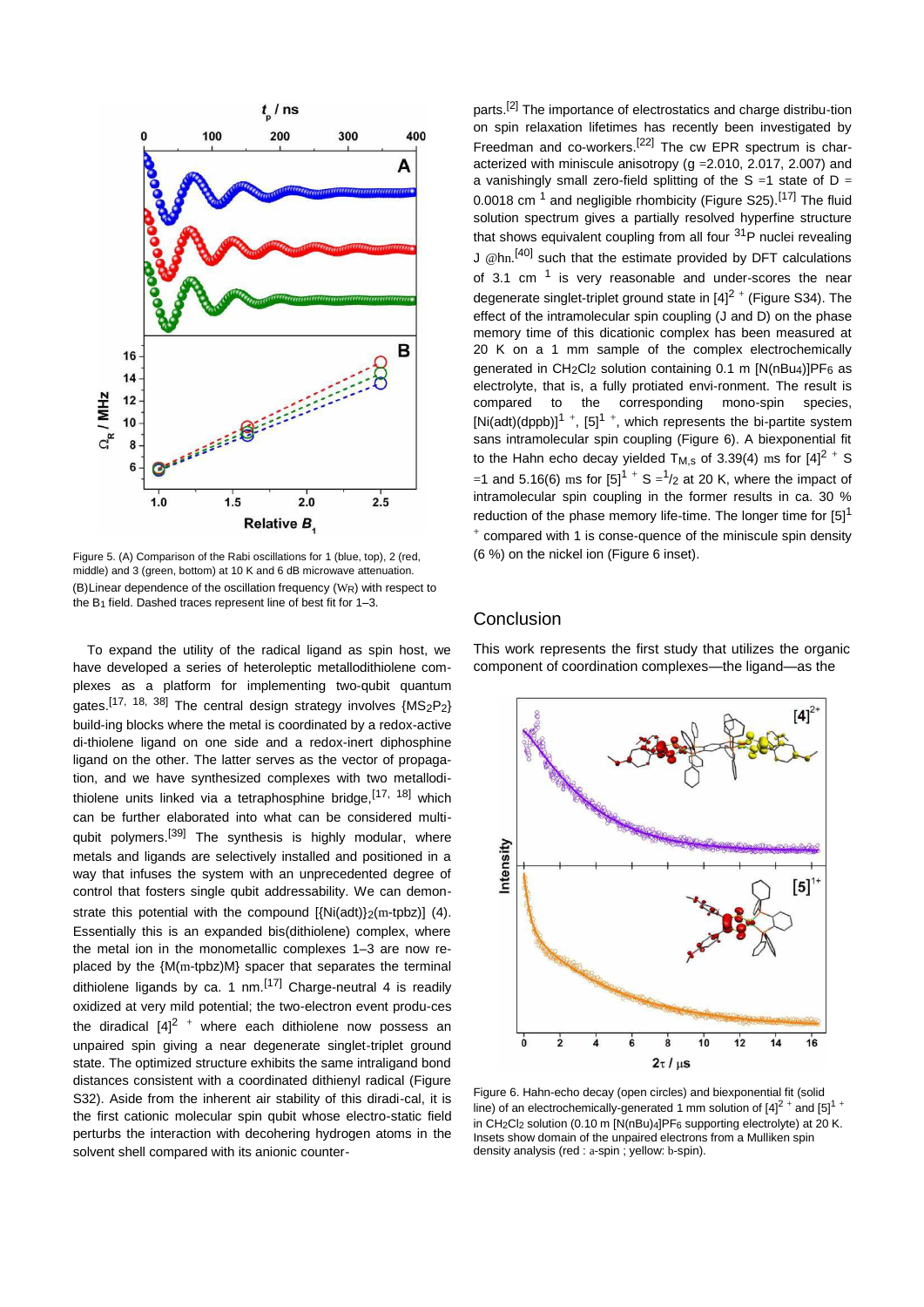spin host in a prototype molecular spin qubit. The redox-active dithiolene ligand bearing a nuclear-spin-free core affords long phase memory times approaching 5 ms that are equal to or exceed those reported for related  $S = \frac{1}{2}$  complexes typically with V<sup>IV</sup> and Cu<sup>II</sup> metal ions.<sup>[2]</sup> The temperature dependence of the phase memory time is limited by spin-lattice relaxation, which is dramatically shortened when descending group 10, where there is a concomitant increase in the SOC constant for the metal ion. The efficacy of the dithiolene radical as a spin host was extended to heteroleptic complexes, which present a convenient synthetic route to preparing multi-qubit ensem-bles. The long phase memory time for the prototype two-qubit complex  $[4]^2$  + surpasses lifetimes recorded for all other transition-metal-based two-qubit species at an equivalent tem-perature.[13, 15, 41] Moreover this molecular system delivers suffi-ciently long relaxation times negating any need to optimize the surrounding environment. Key to the challenge of single qubit addressability, we demonstrate electrochemical activa-tion of the spin qubit which is an effective handle to switch the qubit "on" and "off" by applying an appropriate potential, which occurs on a timescale orders of magnitude faster than the lifetime of the superposition state.<sup>[3, 42]</sup> The ability to electri-cally activate individual qubits is achieved by altering the metal and ligand components of the molecule, and therein lies the ability to switch between various spin states and entangle-ment scenarios. We will continue to develop this platform with the aim of executing electrically operated multi-qubit quantum gates.

# Experimental Section

Synthesis: The compounds [M(adt)2] (M =Ni, Pd, Pt) were prepared following the procedure of Schrauzer and Mayweg.[43] [PPh4][BH4] was synthesized following the literature method.<sup>[44]</sup> Solvents either were dried with a system of drying columns from the Glass Con-tour Company (CH2Cl2, hexanes) or freshly distilled according to standard procedures (CH<sub>3</sub>OH).<sup>[45]</sup> Dichloromethane-d<sub>2</sub> and N,N-[D7]DMF were degassed by six successive freeze pump thaw cycles and dried over 3 & molecular sieves prior to use.

[PPh4][M(adt)2] {M =Ni (1), Pd (2), Pt (3)}: A 50 mL Schlenk flask containing [M(adt)2] (0.1 mmol) dissolved in CH2Cl2 (10 mL) was treated with [PPh4][BH4] (0.1 mmol) and stirred for 30 min at ambient temperature. The solvent was removed under reduced pressure, and the residue was recrystallized from CH<sub>2</sub>Cl<sub>2</sub>/CH<sub>3</sub>OH to give a microcrystalline product. Yield: 84 % (1), 89 % (2), 87 % (3). ESI mass spectrometry confirmed the complex ion [M] in the negative ion mode which was accompanied with the singular presence of  $PPh_4$ <sup>+</sup> in the positive ion mode. Conversion of the

neutral to the monoanionic species was further confirmed by recording the elec-tronic spectra of 1–3 which are distinct from their charge-neutral precursors (Figure S1).

X-ray crystallographic data collection and structure refinement: Diffraction quality crystals of 1–3 were obtained by slow diffusion of hexanes into a concentrated dichloromethane solution of the complex. The crystals were coated with paratone oil and mounted on the end of a nylon loop attached to the end of the goniometer. Data were collected with a Bruker SMART APEX CCD diffractometer equipped with a Kryoflex attachment supplying a nitrogen stream at 150 K. Structure solution and refinement were carried out with

SHELXS-97<sup>[46]</sup> and SHELXL-97<sup>[47]</sup> using the WinGX<sup>[48]</sup> software pack-age. Corrections for incident and diffracted beam absorption effects were applied using empirical absorption corrections.[49] All nonhydrogen atoms were refined with anisotropic thermal param-eters. The positions of hydrogen atoms of  $PPh<sub>4</sub>$  + counterions and disordered CH2Cl2 solvent content were calculated based on stereochemical considerations and refined isotropically. The disordered H2O content was identified in the difference Fourier map and refined with isotropic thermal parameters. However, the hy-drogen atoms associated with the H2O content were not possible to be located from the difference Fourier map and have been omitted from the refinement cycles. Final unit cell data and refine-ment statistics are collected in Table S1. [CCDC 1](https://summary.ccdc.cam.ac.uk/structure-summary?doi=10.1002/chem201804165)851991–1851993 contain the supplementary crystallographic data for this paper. These data are provided free of charge by [The Cambridge Crystal-lographic Data](http://www.ccdc.cam.ac.uk/)  [Centre.](http://www.ccdc.cam.ac.uk/) 

EPR Spectroscopy: Continuous wave X-band EPR spectra was recorded on a Bruker ELEXSYS E500 spectrometer. Spectra were simulated using the simulation package XSOPHE.<sup>[50]</sup> Fluid solution

spectra were simulated using a spin Hamiltonian of the form  $H = g$ mB·B·S +a·S·I, where g is the Land g-factor, and a is the hyperfine coupling constant for the spin-active <sup>122</sup>Pd and <sup>195</sup>Pt nuclei in 2 and 3, respectively; the other parameters have their usual meanings. Satisfactory fits were achieved using a Lorentzian lineshape with molecular tumbling accommodated by the isotropic liquids model given by  $s_n = a + bM_1 + cM_1^2$  (Table S4).<sup>[51]</sup> Randomly orientated EPR

spectra were simulated following the spin Hamiltonian  $H = mB·g·B·S$ +SS·A·I, where g and A are the 3 0 3 electron Zeeman and magnetic hyperfine interaction matrices, respectively. A Gaussian lineshape and distribution of g- and A-values (strain) were em-ployed to account for the linewidth variation (Tables S5).

Pulsed X-band EPR data were measured using a Bruker ELEXSYS E580 spectrometer equipped with an Oxford Instruments CF935 continuous Helium flow cryostat. Samples were prepared by dissolving 1-3 in CD<sub>2</sub>Cl<sub>2</sub> to a concentration of 1 mm, loading into 3.8 mm o.d. quartz EPR tubes and adding 2 % (v/v) [D7]DMF to aid glassing. The solution samples were degassed via three freezepump-thaw cycles, followed by flame sealing. Samples of  $[4]^{2+}$  and  $[5]$ <sup>1+</sup> were prepared by bulk electrolysis of a 1 mm dichlorome-thane solution containing  $0.2$  m  $[N(nBu)_4]PF_6$  as electrolyte. The electrochemical cell was degassed prior to the experiment and the electrolysis conducted under an inert atmosphere. ESE-detected EPR spectra were collected at 10 K (1–3) and 20 K ([4]<sup>2 +</sup> and [5]<sup>1 +</sup>) using a Hahn echo pulse sequence (p/2-t-p-t-echo) with a 4-step phase cycle, where  $p/2 = 16$  ns,  $p = 32$  ns and  $t = 400$  ns. Simula-tions were performed as using XSOPHF<sup>[50]</sup> using the aforemen-tioned spin-Hamiltonian. Phase memory times (T<sub>M</sub>) were also mea-sured with a Hahn echo pulse sequence. Decay curves were col-lected at field positions indicated on ESE spectra. Acquisition times were set to capture the top half of the spin echo and the acquired echo was integrated. The data were phased by maximizing the sum of the data points in the real components of the spectrum and fit to the biexponential function  $I(t) = y_0 + Af exp(-t/TM,f) + As exp(-t/TM,s)$ , where f and s indicate fast and slow processes, respec-tively. Spinlattice relaxation times (T1) for 1–3 were collected at 10 K following the inversion recovery sequence (p-T-p/2-t-p-t-echo) with 4-step phase cycling in which  $p/2 = 16$  ns,  $p = 32$  ns, and T incremented from a starting value of 100 ns. The value of t was selected to correspond to the maximum in the ESEEM at 400 ns. Acquisition times were set to capture the top half of the spin echo and the acquired echo was integrated. The data were phased by maximizing the sum of the data points in the real com-ponents of the spectrum and fit to the biexponential function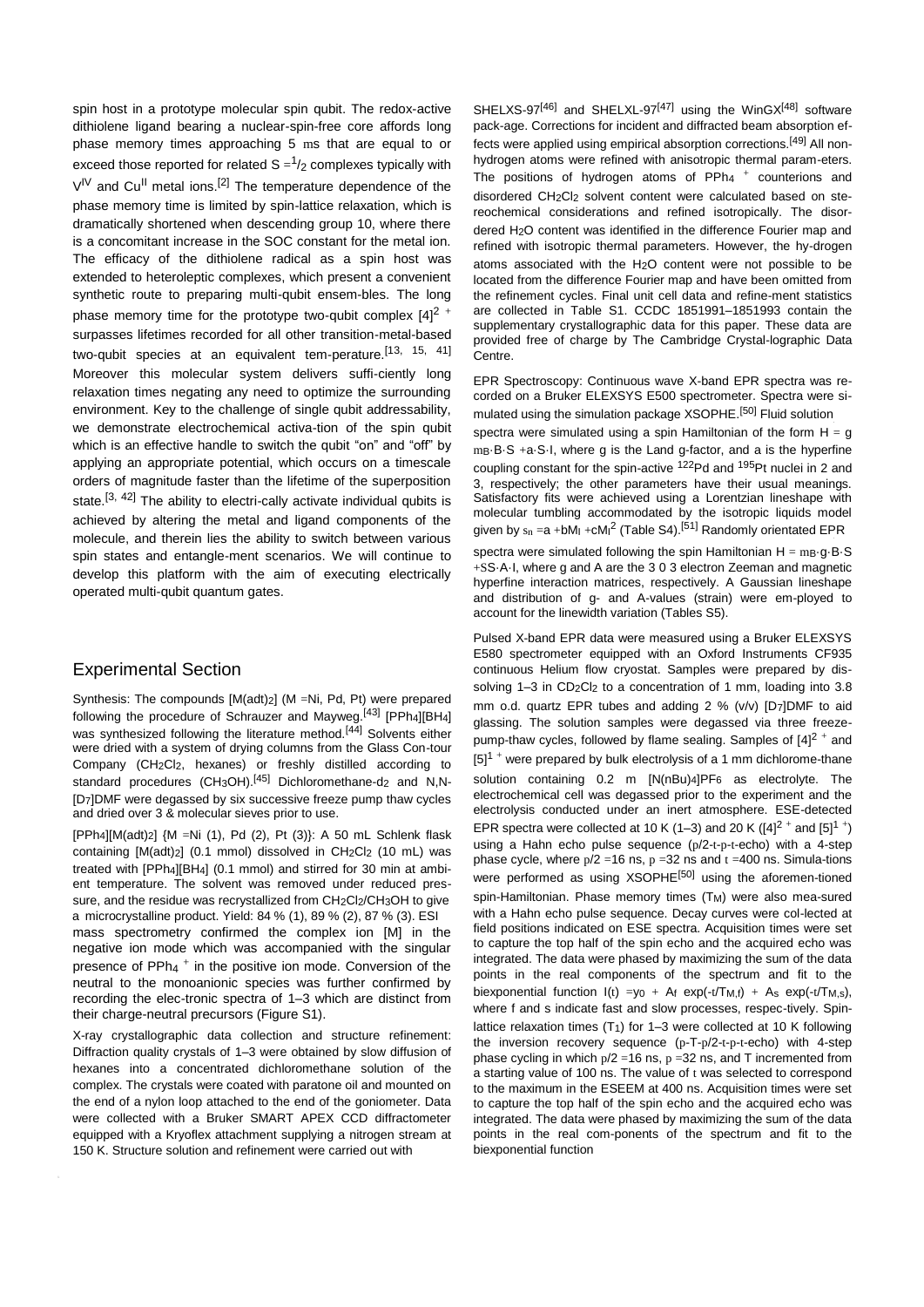$I(t) = v_0 + A_f \exp(-t/T_{1,f}) + A_s \exp(-t/T_{1,s})$ . Nutation measurements were performed at three different microwave powers with a nutation pulse of variable length (tipping) pulse followed by a Hahn echo sequence (tp-T-p/2-t-p-t-echo). Data were collected employ-ing 4-phase cycling, in which in which  $p/2 = 16$  ns,  $p = 32$ ns and  $t = 400$  ns for nutation pulse lengths T = 400 ns and 1800 ns. The tipping pulse,  $t_p$ , is augmented in 4 ns increments from a starting value of 4 ns. Nutation data was processed by subtracting a stretched exponential baseline from the echo decay, then zero-fill-ing with 1024 or 2048 points, followed by a Fourier transform with a Hamming window.

Other physical methods: Cyclic voltammetry measurements were performed with a Metrohm Autolab P128 potentiostat. The elec-trode configuration consisted of a 2 mm glassy carbon working electrode, a platinum auxiliary electrode and a reference electrode consisting of Ag/AgNO3 (0.01 m in MeCN) incorporated into a salt bridge containing supporting electrolyte (to minimize  $Ag^+$  leak-age). Solutions of the complexes (1–2 mm) were prepared in dichloromethane containing 0.1 m [N(nBu)4]PF6 as electrolyte. All reduction potentials are referenced versus the ferrocenium/ferrocene  $(Fc^{+/0})$  couple. Electronic absorption spectra were recorded on a Shimadzu UVA 3600 spectrophotometer (range 200–1600 nm). Electrospray ionization (ESI) mass spectra were obtained on a Bruker micrOTOF-Q mass spectrometer.

Calculations: All calculations in this work were performed with the electronic structure program ORCA.<sup>[52]</sup> Geometry optimizations were carried out using the BP86 functional with dichloromethane as solvent.<sup>[53]</sup> A segmented all-electron relativistically contracted basis set of triple-z-quality (def2-TZVPP) was used for all atoms.<sup>[54]</sup> A scalar relativistic correction was applied using the zeroth-order regular approximation (ZORA) method<sup>[55]</sup> as implemented by van W4llen.<sup>[56]</sup> In the context of ZORA, a one center approximation has been shown to introduce only minor errors to the final geometries. Auxiliary basis sets for all complexes used to expand the electron density in the calculations were chosen to match the orbital basis. The conductor like screening model (COSMO) was used for all calculations.[57] The self-consistent field calculations were tightly converged (1 0 10  $^8$  E<sub>h</sub> in energy, 1 0 10  $^7$  E<sub>h</sub> in the density change, and 1 0 10  $^7$  in the maximum element of the DIIS<sup>[58]</sup> error vector). The geometry search for all complexes was carried out in redundant internal coordinates without imposing geometry constraints. The property calculations at the optimized geometries were done with the PBE0 hybrid functional<sup>[59]</sup> and the RIJCOSX algorithm to expe-dite calculation of the Hartree–Fock exchange.<sup>[60]</sup> In this case the same basis sets were used but with enhanced integration accuracy (SPECIALGRIDINTACC 10) for the metal and sulfur atoms. Calculation of the g-matrix included a larger the integration grid (Grid5) and fully decontracted basis sets.<sup>[61]</sup> We used the broken symmetry (BS) approach to describe our computational result of  $[4]^{2+,[62]}$  We adopt the following notation: the given system was divided into two fragments. The notation BS(m,n) refers then to a broken sym-metry state with m unpaired a-spin electrons essentially on frag-ment 1 and n unpaired b-spin electrons localized on fragment 2. In most cases, fragments 1 and 2 correspond to the metal and the li-gands, respectively. In this notation the standard high-spin, open-shell solution is written as  $BS(m + n, 0)$ . The  $BS(m, n)$  notation refers to the initial guess to the wave function. The variational process does, however, have the freedom to converge to a solution of the form BS( $m$ -n,0) in which effectively the nb-spin electrons pair up with  $n <$ ma-spin electrons on the partner fragment. Such a solu-tion is then a standard Msffi(m-n)/2 spin-unrestricted Kohn–Sham solution. As explained elsewhere.<sup>[63]</sup> the nature of the solution is in-vestigated from the corresponding orbital transformation (COT)

which, from the corresponding orbital overlaps, displays whether the system should be described as a spin-coupled or a closedshell solution. The exchange coupling constant J was calculated on broken-symmetry geometries using Equation (1),<sup>[64]</sup> and assuming the spin-Hamiltonian Equation (2) is valid

$$
J \frac{E_{HS}E_{BS}}{N^2 \Delta S^2 \Delta S^2}
$$

 $H\%$  2JS<sub>A</sub> S<sub>B</sub>  $\delta$ 2Þ Corresponding<sup>[63]</sup> and canonical orbitals, and density plots were constructed using the program Molekel.<sup>[65]</sup>

# Acknowledgements

We thank the Royal Society of Chemistry for awarding a J. W. T. Jones Travelling Fellowship Grant (S.S.) and financial support from the University of Glasgow. Support from the National Sci-ence Foundation (CHE-0845829 to J.P.D.) is gratefully acknowl-edged.

# Conflict of interest

The authors declare no conflict of interest.

Keywords: EPR spectroscopy · ligand radicals metallodithiolene complexes · quantum computing · spinorbit coupling

- [1] M. N. Leuenberger, D. Loss, Nature 2001, 410, 789.
- [2] S. Sproules, in Electron Paramagnetic Resonance, Vol. 25 (Eds. : V. Che-chik, D. M. Murphy), The Royal Society of Chemistry, Cambridge (UK), 2017, pp. 61 – 97.
- [3] F. Meier, J. Levy, D. Loss, Phys. Rev. Lett. 2003, 90, 047901.
- [4] F. Meier, J. Levy, D. Loss, Phys. Rev. B 2003, 68, 134417.
- [5] T. D. Ladd, F. Jelezko, R. Laflamme, Y. Nakamura, C. Monroe, J. L. O'Brien, [Nature 2010, 464, 45.](https://doi.org/10.1038/nature08812)
- [6] J. M. Zadrozny, J. Niklas, O. G. Poluektov, D. E. Freedman[, ACS](https://doi.org/10.1021/acscentsci.5b00338)  [Cent. Sci. 2015, 1, 488.](https://doi.org/10.1021/acscentsci.5b00338)
- [7] J. Du, X. Rong, N. Zhao, Y. Wang, J. Yang, R. B. Liu[, Nature 2009,](https://doi.org/10.1038/nature08470)  [461, 1265.](https://doi.org/10.1038/nature08470)
- [8] Y. Dai, Z. Shi, Y. Fu, S. Mu, Y. Wu, J.-H. Su, L. Qin, Y.-Q. Zhai, Y.- F. Deng, X. Rong, J. Du, 2017, arXiv : 1706.09259v1 (Preprint).
- [9] a) E. Knill[, Nature 2005, 434, 39 ;](https://doi.org/10.1038/nature03350) b) A. M. Steane[, Nature 1999, 399, 124.](https://doi.org/10.1038/20127)
- [10] M. J. Graham, C. Yu, M. Krzyaniak, M. R. Wasieleski, D. E. Freedman[, J. Am. Chem. Soc. 2017, 139, 3196.](https://doi.org/10.1021/jacs.6b13030)
- [11] a) C. Yu, M. J. Graham, J. M. Zadrozny, J. Niklas, M. Krzyaniak, M. R. Wa-sieleski, O. G. Poluektov, D. E. Freedman, [J. Am. Chem. Soc. 2016,](https://doi.org/10.1021/jacs.6b08467)  [138, 14678; b](https://doi.org/10.1021/jacs.6b08467)) K. Bader, D. Dengler, S. Lenz, B. Endeward, S.-D. Jiang, P. Neu-gebauer, J. van Slageren, Nat. Commun. 2014, 5, 5304.
- [12] a) M. Atzori, E. Morra, L. Tesi, A. Albino, M. Chiesa, L. Sorace, R. Sessoli, [J. Am. Chem. Soc. 2016, 138, 11234; b](https://doi.org/10.1021/jacs.6b05574)) M. Atzori, L. Tesi, S. Benci, A. Lunghi, R. Righini, A. Taschin, R. Torre, L. Sorace, R. Sessoli, [J. Am. Chem. Soc. 2017, 139, 4338; c](https://doi.org/10.1021/jacs.7b01266)) K. Bader, M. Winkler, J. van Slageren, [Chem. Commun. 2016, 52, 3623; d](https://doi.org/10.1039/C6CC00300A)) S. Lenz, K. Bader, H. Bamberger, J. van Sla-geren[, Chem. Commun. 2017, 53, 4477.](https://doi.org/10.1039/C6CC07813C)
- [13] a) A. Fernandez, E. Moreno Pineda, C. A. Muryn, S. Sproules, F. Moro, G. A. Timco, E. J. L. McInnes, R. E. P. Winpenny[, Angew. Chem. Int. Ed. 2015, 54,](https://doi.org/10.1002/anie.201504487)  [10858;](https://doi.org/10.1002/anie.201504487) [Angew. Chem. 2015, 127, 11008 ;](https://doi.org/10.1002/ange.201504487) b) J. Ferrando-Soria, S. A. Magee, A. Chiesa, S. Caretta, P. Santini, I. J. Vitorica-Yrezabal, F. Tuna, G. F. S. Whitehead, S. Sproules, K. M. Lancaster, A.-L. Barra, G. A. Timco, E. J. L. McInnes, R. E. P. Winpenny[, Chem 2016, 1, 727; c](https://doi.org/10.1016/j.chempr.2016.10.001)) J. Ferran-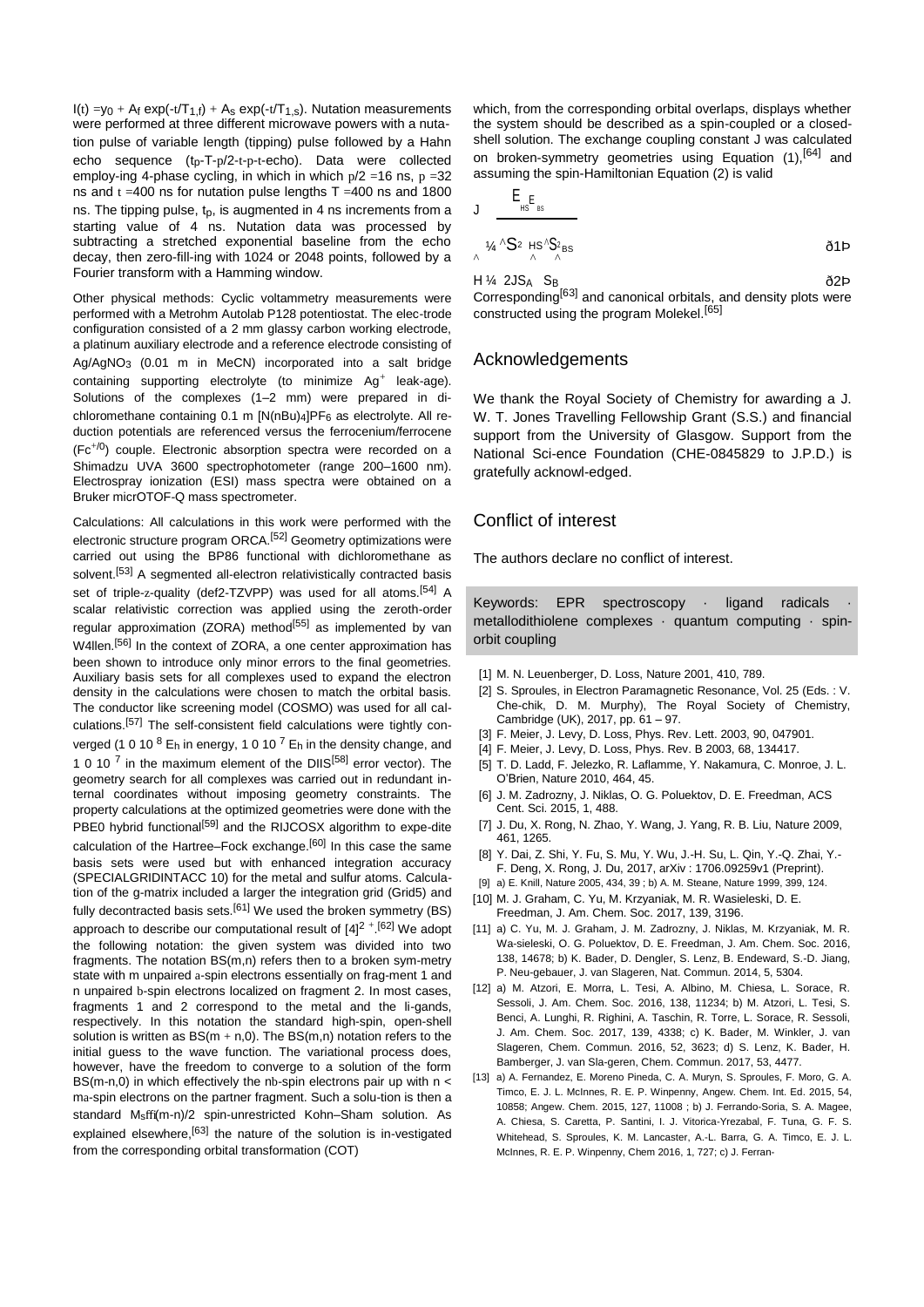do-Soria, E. Moreno Pineda, A. Chiesa, A. Fernandez, S. A. Magee, S. Caretta, P. Santini, I. J. Vitorica-Yrezabal, F. Tuna, G. A. Timco, E. J. L. McInnes, R. E. P. Winpenny, [Nat. Commun. 2016, 7, 11377;](https://doi.org/10.1038/ncomms11377)  d) J. S. Uber, M. Estrader, J. Garcia, P. Lloyd-Williams, A. Sadurn%, D. Dengler, J. van Sla-geren, N. F. Chilton, O. Roubeau, S. J. Teat, J. Ribas-AriÇo, G. Arom%[, Chem. Eur. J. 2017, 23, 13648.](https://doi.org/10.1002/chem.201702171) 

- [14] a) G. A. Timco, S. Carretta, F. Troiani, F. Tuna, R. G. Pritchard, C. A. Muryn, E. J. L. McInnes, A. Ghirri, A. Candini, P. Santini, G. Amoretti, M. Affronte, R. E. P. Winpenny[, Nat. Nanotechnol. 2009, 4, 173 ;](https://doi.org/10.1038/nnano.2008.404) b) A. Ardavan, A. M. Bowen, A. Fernandez, A. J. Fielding, D. Kaminski, F. Moro, C. A. Muryn, M. D. Wise, A. Ruggi, K. Severin, G. A. Timco, C. R. Timmel, F. Tuna, G. F. S. Whitehead, R. E. P. Winpenny, npj Quant. Inf. 2015, 1, 15012.
- [15] D. Aguil, L. A. Barrios, V. Velasco, O. Roubeau, A. Repoll s, P. J. Alonso, J. Ses , S. J. Teat, F. Luis, G. Arom%, [J. Am. Chem. Soc. 2014, 136, 14215.](https://doi.org/10.1021/ja507809w)
- [16] S. Nakazawa, S. Nishida, T. Ise, T. Yoshino, N. Mori, R. Rahimi, K. Sato, Y. Morita, K. Toyota, D. Shiomi, M. Kitagawa, H. Hara, P. Carl, P. Hçfer, T. Takui, [Angew. Chem. Int. Ed. 2012, 51, 9860 ;](https://doi.org/10.1002/anie.201204489) [Angew.](https://doi.org/10.1002/ange.201204489)  [Chem. 2012, 124, 9998.](https://doi.org/10.1002/ange.201204489)
- [17] K. Arumugam, M. Selvachandran, A. Obanda, M. C. Shaw, P. Chandrase-karan, S. L. Caston Good, J. T. Mague, S. Sproules, J. P. Donahue, [Inorg. Chem. 2018, 57, 4023.](https://doi.org/10.1021/acs.inorgchem.8b00201)
- [18] K. Arumugam, M. C. Shaw, J. T. Mague, E. Bill, S. Sproules, J. P. Donahue[, Inorg. Chem. 2011, 50, 2995.](https://doi.org/10.1021/ic102493g)
- [19] a) K. Ray, T. Petrenko, K. Wieghardt, F. Neese, [Dalton Trans. 2007,](https://doi.org/10.1039/b700096k)  [1552; b](https://doi.org/10.1039/b700096k)) S. Sproules, K. Wieghardt, [Coord. Chem. Rev. 2011, 255, 837.](https://doi.org/10.1016/j.ccr.2010.12.006)
- [20] A. Zarkadoulas, M. J. Field, C. Papatriantafyllopoulou, J. Fize, V. Artero, C. A. Mitsopoulou, [Inorg. Chem. 2016, 55, 432.](https://doi.org/10.1021/acs.inorgchem.5b02000)
- [21] S. Sproules, P. Banerjee, T. Weyherm4ller, Y. Yan, J. P. Donahue, K. Wie-ghardt, [Inorg. Chem. 2011, 50, 7106.](https://doi.org/10.1021/ic2006265)
- [22] M. J. Graham, M. Krzyaniak, M. R. Wasieleski, D. E. Freedman, [Inorg. Chem. 2017, 56, 8106.](https://doi.org/10.1021/acs.inorgchem.7b00794)
- [23] R. Kirmse, E. Mçller, C. Seitz, J. Reinhold[, Z. Anorg. Allg. Chem.](https://doi.org/10.1002/zaac.19976230127)  [1997, 623, 159.](https://doi.org/10.1002/zaac.19976230127)
- [24] D. D. Sarma, Proc. Indian Acad. Soc. (Chem. Sci.) 1981, 90, 19.
- [25] K. Bader, S. H. Schlindein, D. Gudat, J. van Slageren, Phys. Chem. [Chem. Phys. 2017, 19, 2525.](https://doi.org/10.1039/C6CP08161D)
- [26] J. Bendix, M. Brorson, C. E. Sch ffer[, Inorg. Chem. 1993, 32, 2838.](https://doi.org/10.1021/ic00065a010)
- [27] J.-L. Du, G. R. Eaton, S. S. Eaton, [Appl. Magn. Reson. 1994, 6, 373.](https://doi.org/10.1007/BF03162630)
- [28] J. M. Zadrozny, J. Niklas, O. G. Poluektov, D. E. Freedman[, J. Am.](https://doi.org/10.1021/ja507846k)  [Chem. Soc. 2014, 136, 15841.](https://doi.org/10.1021/ja507846k)
- [29] A. Ardavan, G. A. D. Briggs[, Phil. Trans. R. Soc. A 2011, 369, 3229.](https://doi.org/10.1098/rsta.2011.0009)
- [30] M. Warner, S. Din, I. S. Tupitsyn, G. W. Morley, A. M. Stoneham, J. A. Gar-dener, Z. Wu, A. J. Fisher, S. Heutz, C. W. M. Kay, G. Aeppli, [Nature 2013, 503, 504.](https://doi.org/10.1038/nature12597)
- [31] a) J.-L. Du, G. R. Eaton, S. S. Eaton, [J. Magn. Reson. Ser. A 1996,](https://doi.org/10.1006/jmra.1996.0079)  [119, 240 ;](https://doi.org/10.1006/jmra.1996.0079) b) R. Husted, J.-L. Du, G. R. Eaton, S. S. Eaton, [Magn.](https://doi.org/10.1002/mrc.1260331312)  [Reson. Chem. 1995, 33, S66.](https://doi.org/10.1002/mrc.1260331312)
- [32] a) Y. Kato, R. C. Myers, A. C. Gossard, D. D. Awschalom, Science 2004, 306, [1910; b](https://doi.org/10.1126/science.1105514)) L. Liu, C.-F. Pai, Y. Li, H. W. Tseng, D. C. Ralph, R. A. Burhr-man, [Science 2012, 336, 555 ;](https://doi.org/10.1126/science.1218197) c) S. D. Ganichev, E. L. Ivchenko, V. V. Bel'kov, S. A. Tarasenko, M. Sollinger, D. Weiss, W. Wegscheider, W. Prettl, [Nature 2002, 417, 153.](https://doi.org/10.1038/417153a)
- [33] A. Lunghi, F. Totti, R. Sessoli, S. Sanvito[, Nat. Commun. 2017, 8, 14620.](https://doi.org/10.1038/ncomms14620)
- [34] R. Kirmse, J. Stach, W. Dietzsch, G. Steimecke, E. Hoyer, [Inorg.](https://doi.org/10.1021/ic50211a040)  [Chem. 1980, 19, 2679.](https://doi.org/10.1021/ic50211a040)
- [35] H. Sato, V. Kathirvelu, A. J. Fielding, J. P. Blinco, A. S. Micallef, S. E. Bottle, S. S. Eaton, G. R. Eaton[, Mol. Phys. 2007, 105, 2137.](https://doi.org/10.1080/00268970701724966)
- [36] a) L. A. Ben%tez, J. F. Sierra, W. Savero Torres, A. Arrighi, F. Bonell, M. V. Costache, S. O. Valenzuela[, Nat. Phys. 2018, 14, 303 ;](https://doi.org/10.1038/s41567-017-0019-2) b) W. Yan, O. Txo-perena, R. Llopis, H. Dery, L. E. Hueso, F. Casanova, [Nat. Commun. 2016, 7, 13372; c](https://doi.org/10.1038/ncomms13372)) J. H. Garcia, M. Vila, A. W. Cummings, S. Roche[, Chem. Soc. Rev. 2018, 47, 3359.](https://doi.org/10.1039/C7CS00864C)
- [37] S. R. Hartmann, E. L. Hahn[, Phys. Rev. 1962, 128, 2042.](https://doi.org/10.1103/PhysRev.128.2042)
- [38] a) K. Arumugam, M. C. Shaw, P. Chandrasekaran, D. VillagrQn, T. G. Gray, J.T. Mague, J. P. Donahue, [Inorg. Chem. 2009, 48, 10591; b](https://doi.org/10.1021/ic901257s)) K. Arumu-gam, R. Yu, D. VillagrQn, T. G. Gray, J. T. Mague, J. P. Donahue[, Inorg. Chem. 2008, 47, 5570.](https://doi.org/10.1021/ic800880s)
- [39] M. A. Fox, D. A. Chandler[, Adv. Mater. 1991, 3, 381.](https://doi.org/10.1002/adma.19910030709)
- [40] G. R. Eaton, S. S. Eaton[, Acc. Chem. Res. 1988, 21, 107.](https://doi.org/10.1021/ar00147a003)
- [41] P. Lutz, R. Marx, D. Dengler, A. Kromer, J. van Slageren, Mol. Phys. [2013, 111, 2897.](https://doi.org/10.1080/00268976.2013.826421)
- [42] J. Lehmann, A. Gaita-AriÇo, E. Coronado, D. Loss, [Nat.](https://doi.org/10.1038/nnano.2007.110)  [Nanotechnol. 2007, 2, 312.](https://doi.org/10.1038/nnano.2007.110)
- [43] G. N. Schrauzer, V. P. Mayweg[, J. Am. Chem. Soc. 1965, 87, 1483.](https://doi.org/10.1021/ja01085a014)
- [44] V. D. Makhaev, A. P. Borisov, T. P. Karpova, E. B. Lobkovskii, B. P. Tarasov, A. N. Chekhlov, Bull. Acad. Sci. USSR Div. Chem. Sci. (Engl. Transl.) 1989, 38, 377.
- [45] W. L. F. Armarego, D. D. Perrin, Purification of Laboratory Chemicals, 4th ed. , Butterworth-Heinemann, Oxford (UK), 2000.
- [46] G. M. Sheldrick[, Acta Crystallogr. Sect. A 1990, 46, 467.](https://doi.org/10.1107/S0108767390000277)
- [47] G. M. Sheldrick[, Acta Crystallogr. Sect. A 2008, 64, 112.](https://doi.org/10.1107/S0108767307043930)
- [48] L. J. Farrugia[, J. Appl. Crystallogr. 1999, 32, 837.](https://doi.org/10.1107/S0021889899006020)
- [49] R. C. Clark, J. S. Reid[, Acta Crystallogr. Sect. A 1995, 51, 887.](https://doi.org/10.1107/S0108767395007367)
- [50] G. R. Hanson, K. E. Gates, C. J. Noble, M. Griffin, A. Mitchell, S. Benson[, J. Inorg. Biochem. 2004, 98, 903.](https://doi.org/10.1016/j.jinorgbio.2004.02.003)
- [51] a) P. W. Atkins, D. Kivelson, [J. Chem. Phys. 1966, 44, 169 ;](https://doi.org/10.1063/1.1726440) b) R. Wilson, D. Kivelson[, J. Chem. Phys. 1966, 44, 154 ;](https://doi.org/10.1063/1.1726439) c) R. Wilson, D. Kivelson, [J. Chem. Phys. 1966, 44, 4440; d](https://doi.org/10.1063/1.1726658)) R. Wilson, D. Kivelson, [J. Chem. Phys. 1966, 44, 4445.](https://doi.org/10.1063/1.1726659)
- [52] F. Neese[, WIREs Comput. Mol. Sci. 2012, 2, 73](https://doi.org/10.1002/wcms.81)  78.
- [53] a) A. D. Becke[, J. Chem. Phys. 1986, 84, 4524; b](https://doi.org/10.1063/1.450025)) J. P. Perdew, [Phys. Rev. B 1986, 33, 8822.](https://doi.org/10.1103/PhysRevB.33.8822)
- [54] D. A. Pantazis, X.-Y. Chen, C. R. Landis, F. Neese[, J. Chem.](https://doi.org/10.1021/ct800047t)  [Theory Comput. 2008, 4, 908.](https://doi.org/10.1021/ct800047t)
- [55] a) E. van Lenthe, J. G. Snijders, E. J. Baerends[, J. Chem. Phys. 1996,](https://doi.org/10.1063/1.472460)  [105, 6](https://doi.org/10.1063/1.472460)505 – [6516; b](https://doi.org/10.1063/1.472460)) E. van Lenthe, A. van der Avoird, P. E. S. Wormer, [J. Chem. Phys. 1998, 108, 4783](https://doi.org/10.1063/1.475889) – 4796; c) J. H. van Lenthe, S. Faas, J. G. Snijders[, Chem. Phys. Lett. 2000, 328, 107](https://doi.org/10.1016/S0009-2614(00)00832-0) – 112.
- [56] C. J. van W4llen, [J. Chem. Phys. 1998, 109, 392](https://doi.org/10.1063/1.476576)  399.
- [57] A. Klamt, G. Sch44ramann[, J. Chem. Soc. Perkin Trans. 2 1993, 799.](https://doi.org/10.1039/P29930000799)
- [58] a) P. Pulay, [Chem. Phys. Lett. 1980, 73, 393 ;](https://doi.org/10.1016/0009-2614(80)80396-4) b) P. Pulay[, J.](https://doi.org/10.1002/jcc.540030413)  [Comput. Chem. 1982, 3, 556.](https://doi.org/10.1002/jcc.540030413)
- [59] a) J. P. Perdew, K. Burke, M. Ernzerhof[, Phys. Rev. Lett. 1996, 77,](https://doi.org/10.1103/PhysRevLett.77.3865)  [3865;](https://doi.org/10.1103/PhysRevLett.77.3865) b) C. Adamo, V. Barone[, J. Chem. Phys. 1999, 110, 6158.](https://doi.org/10.1063/1.478522)
- [60] a) F. Neese, F. Wennmohs, A. Hansen, U. Becker[, Chem. Phys. 2009, 356, 98](https://doi.org/10.1016/j.chemphys.2008.10.036)  – [109 ;](https://doi.org/10.1016/j.chemphys.2008.10.036) b) R. IzsQk, F. Neese[, J. Chem. Phys. 2011, 135, 144105.](https://doi.org/10.1063/1.3646921)
- [61] a) F. Neese[, J. Chem. Phys. 2001, 115, 11080; b](https://doi.org/10.1063/1.1419058)) F. Neese[, J.](https://doi.org/10.1063/1.1540619)  [Chem. Phys. 2003, 118, 3939.](https://doi.org/10.1063/1.1540619)
- [62] a) L. Noodleman[, J. Chem. Phys. 1981, 74, 5737](https://doi.org/10.1063/1.440939)  5743 ; b) L. Noodleman, D. A. Case, A. Aizman, [J. Am. Chem. Soc. 1988, 110, 1001](https://doi.org/10.1021/ja00212a003) – 1005; c) L. Noodleman, E. R. Davidson, [Chem. Phys. 1986, 109, 131](https://doi.org/10.1016/0301-0104(86)80192-6) – 143 ; d) L. Noodleman, J. G. Norman, J. H. Osborne, A. Aizman, D. A. Case, [J. Am.](https://doi.org/10.1021/ja00298a004)  [Chem. Soc. 1985, 107, 3418](https://doi.org/10.1021/ja00298a004) – 3426 ; e) L. Noodleman, C. Y. Peng, D. A. Case, J. M. Monesca[, Coord. Chem. Rev. 1995, 144, 199](https://doi.org/10.1016/0010-8545(95)07011-L) – 244.
- [63] F. Neese[, J. Phys. Chem. Solids 2004, 65, 781](https://doi.org/10.1016/j.jpcs.2003.11.015)  785.
- [64] a) T. Soda, Y. Kitagawa, T. Onishi, Y. Takano, Y. Shigetu, H. Nagao, Y. Yosh-ioka, K. Yamaguchi, [Chem. Phys. Lett. 2000, 319, 223 ;](https://doi.org/10.1016/S0009-2614(00)00166-4) b) K. Yamaguchi, Y. Takahara, T. Fueno, in Applied Quantum Chemistry (Ed. : V. H. Smith), Reidel, Dordrecht (The Netherlands), 1986, pp. 155.
- [65] Molekel, Advanced Interactive 3D-Graphics for Molecular Sciences, Swiss National Supercomputing Center. https://ugovaretto.github.io/molekel/.